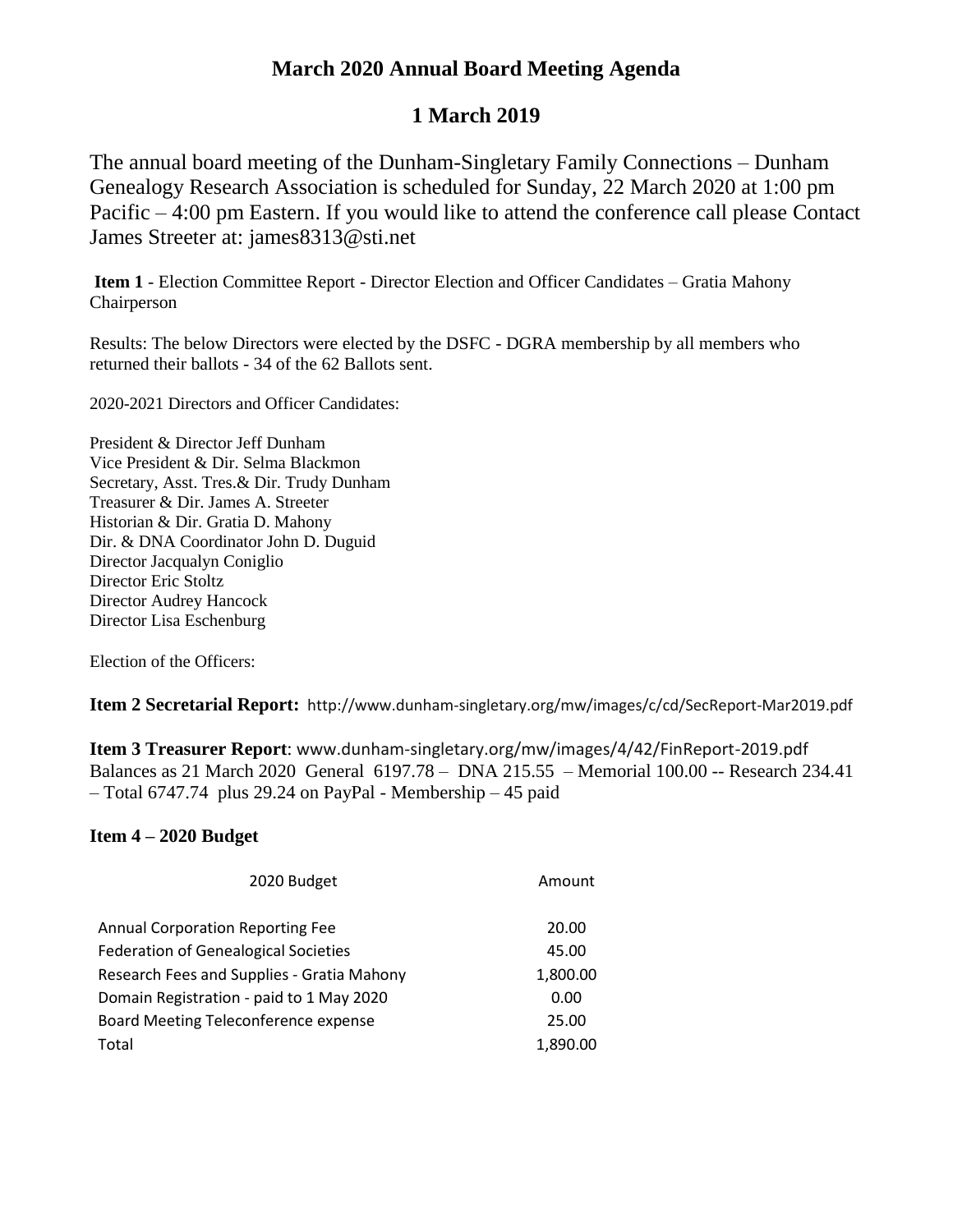### **Item 5** - **DNA Project Report; John Duguid**

Following is a breakdown of the members of the Family Tree Dunham-Singletary Y-DNA group. There are 172 people in the group of which 124 have had their Y-DNA tested. This means there  $172 - 124 = 48$  others (women and untested men) in the group.

Haplogroup I-M253 - Deacon John = 44 members  $\bullet$ Haplogroup I-M253 - not named Dunham =  $8 \cdot$ Haplogroup I-M223 - Dunham/Singletary = 30 Haplogroup I-M223 - not named Dunham/Singletary = 2 Haplogroup R-M269 - Dunhams of Anglo-Saxon origin =  $13 \cdot$ Haplogroup R-M269 - non Dunhams =  $15\bullet$ Haplogroup R-M201 - Dunhams = 3

Haplogroups various - Dunhams =  $2 \cdot$ Haplogroups various - non Dunham or Singletary =  $7 \cdot \cdot \cdot$ TOTAL= 124

Note: Names similar to Dunham (e.g. Denham) are counted as Dunhams.

During the past year we were contacted by the administrators another DNA group at Family Tree DNA. They are researching the origins of Scandinavian haplogroups. One of our members belongs to both our Deacon John haplogroup, M253, and one of theirs, Z382. They were interested in what connections existed between the two haplogroups. To further this research we offered to split the cost of upgrading our member to the Y700 level, the highest that Family Tree offers. Our member agreed, and the testing was completed. Following is the information we received from the Scandinavian group in response to the Y700 test:

"On behalf of the Z382 project, thank you to the Dunham project for their kindness and dedication to this hobby of ours.

The currently known Dunham SNP path from I-M253 goes as follows:

M253+ DF29+ Z58+ Z59+ Z2041+ Z2040+ Z382+ FGC68575+ FT54722+ BY68780+ BY72514

Z382 (mutation occurred during the Nordic Bronze age, circa 1300 BCE) has its origins in southwestern Sweden, likely in or around Skane County. Currently all FT54722+ kits have their origins in England. Probability would suggest that this line arrived in England with the Danes, though a Norman origin is also possible. Currently there is no evidence to tie Z382 to Normandy, so I would surmise a 75% probability of a Danish Viking origin and 25% probability of a Norman origin. Though, there is still much to be learned!"

Thus, it seems assured that there is Nordic DNA in the Deacon John ancestry. There is nothing unusual in that because Danish kings ruled northeast and central east England, and battled with the Anglo-Saxons for control of the entire country. After all, Hamlet was a prince of Denmark.